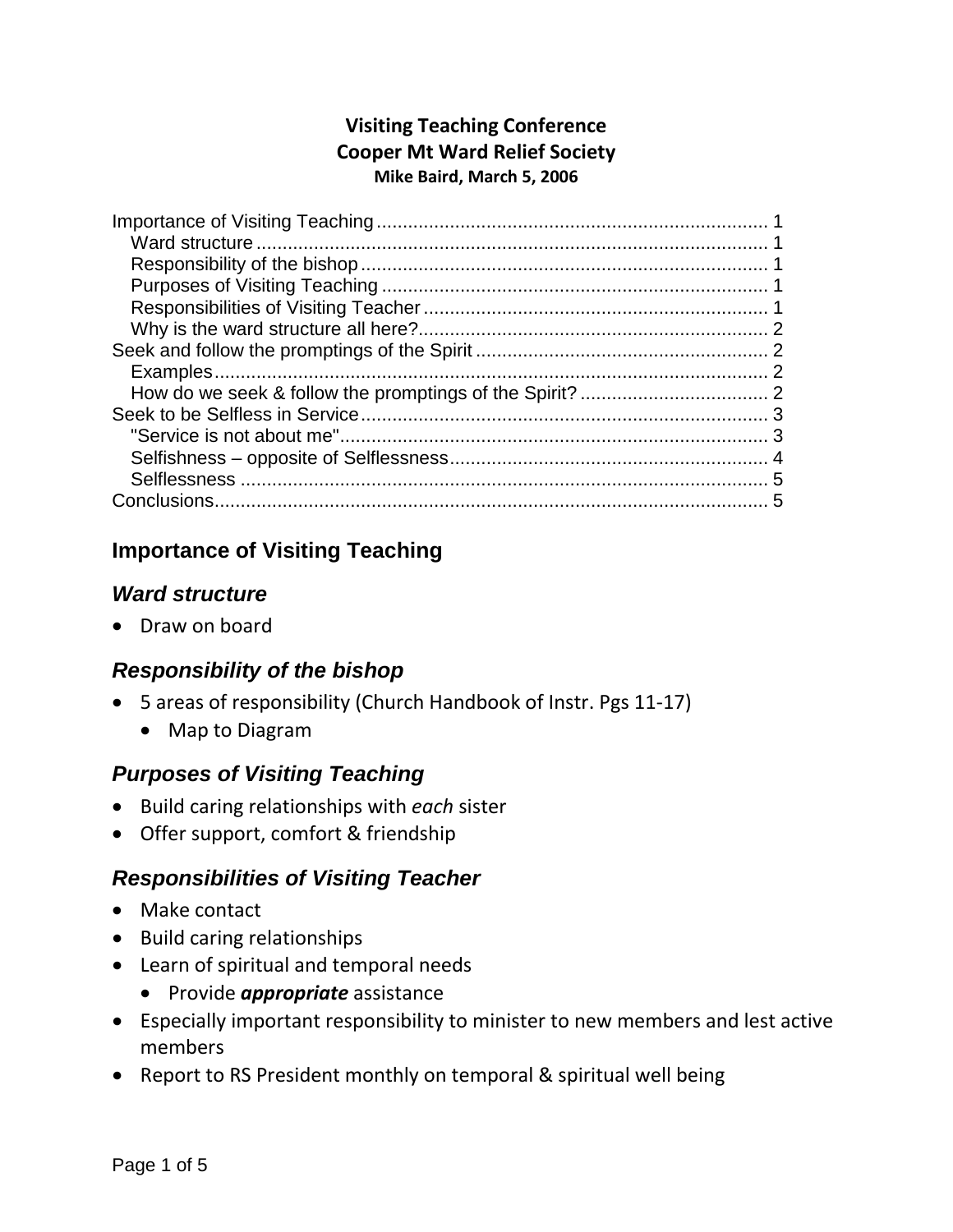## <span id="page-1-0"></span>*Why is the ward structure all here?*

- Turn the diagram upside down
- What happens when the VT/HT link is ineffective or broken?
	- Needs are not met
	- Leaders are overwhelmed

#### *Testify of importance of Visiting Teaching*

## <span id="page-1-1"></span>**Seek and follow the promptings of the Spirit**

#### <span id="page-1-2"></span>*Examples*

- Promptings often are given because someone is pleading
- Mike Baird invite Petersons to go to the temple
- Prompted to ask Jordan "how are things going? let's talk"
- Rebecca prompted to visit Lylus
- Robin Carr prompted to make a blanket for Jared Riggs
- Sister who didn't visit neighbor wife died
- Boyd K Packer:

"We must be tuned in, and have the courage and faith to follow the promptings of the Spirit. If we do not listen to the voice of the Spirit, there is not much purpose in the Lord's communicating to us through that channel" (Teach Ye Diligently, 358)

## <span id="page-1-3"></span>*How do we seek & follow the promptings of the Spirit?*

- Live worthily
- Ask for them
- Listen for them
- Act on them

## <span id="page-1-4"></span>*Testify*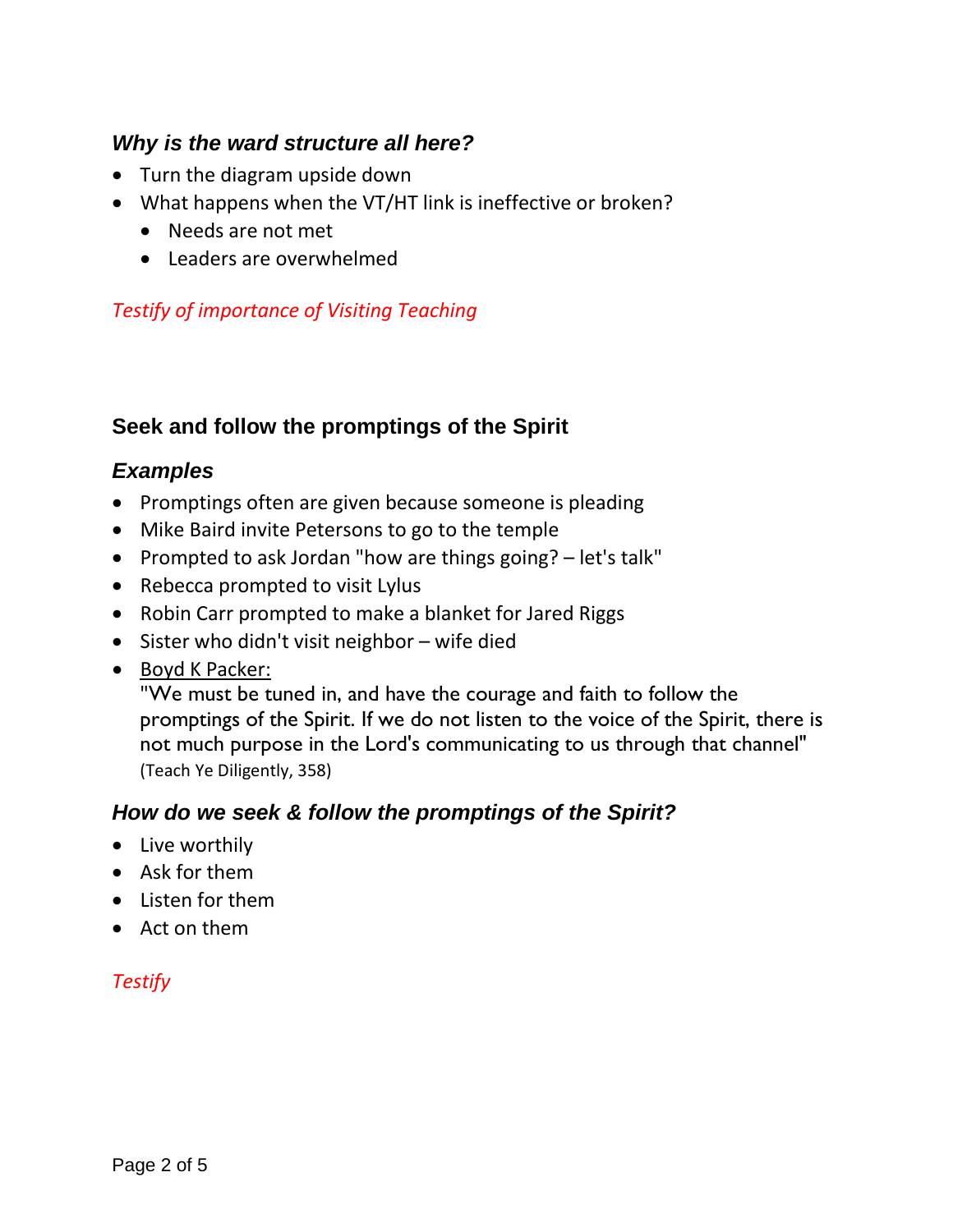## **Seek to be Selfless in Service**

## <span id="page-2-0"></span>*"Service is not about me"*

- Serving in the church is not about me
	- Bishop
	- YW
	- RS
	- Activities committee
	- Primary
	- Teacher
	- **VT is not about me is about the Sister whom I VT**
- Sister Davida Dalton
	- Share feelings when I visited her when dying
		- Didn't have much in way of honor, praise and things of the world
		- Not know as a scriptural scholar
		- Spirit bore witness to me
			- Rich in what counted
				- Beloved daughter of our Father
				- Beloved of those who know her
				- Legacy of service and family
	- Concluded she had learned how to be "Selfless in Service"
- "How can I help?" vs "What's in it for me?"
- Satan opposed the plan
	- Most Selfish statement ever (Moses 4:1)
		- "What's in it for me?" (selfishness)
- Christ
	- Most Selfless statement (Moses 4:2)
		- I'll do it for others (Selflessness)
		- I don't need recognition from others (Selflessness)
	- Christ was sent to do all that we cannot do for ourselves
- <span id="page-2-1"></span>• Happiness
	- Requires proper balance between serving and being served selflessness
	- Refusal of either can be expressions of selfishness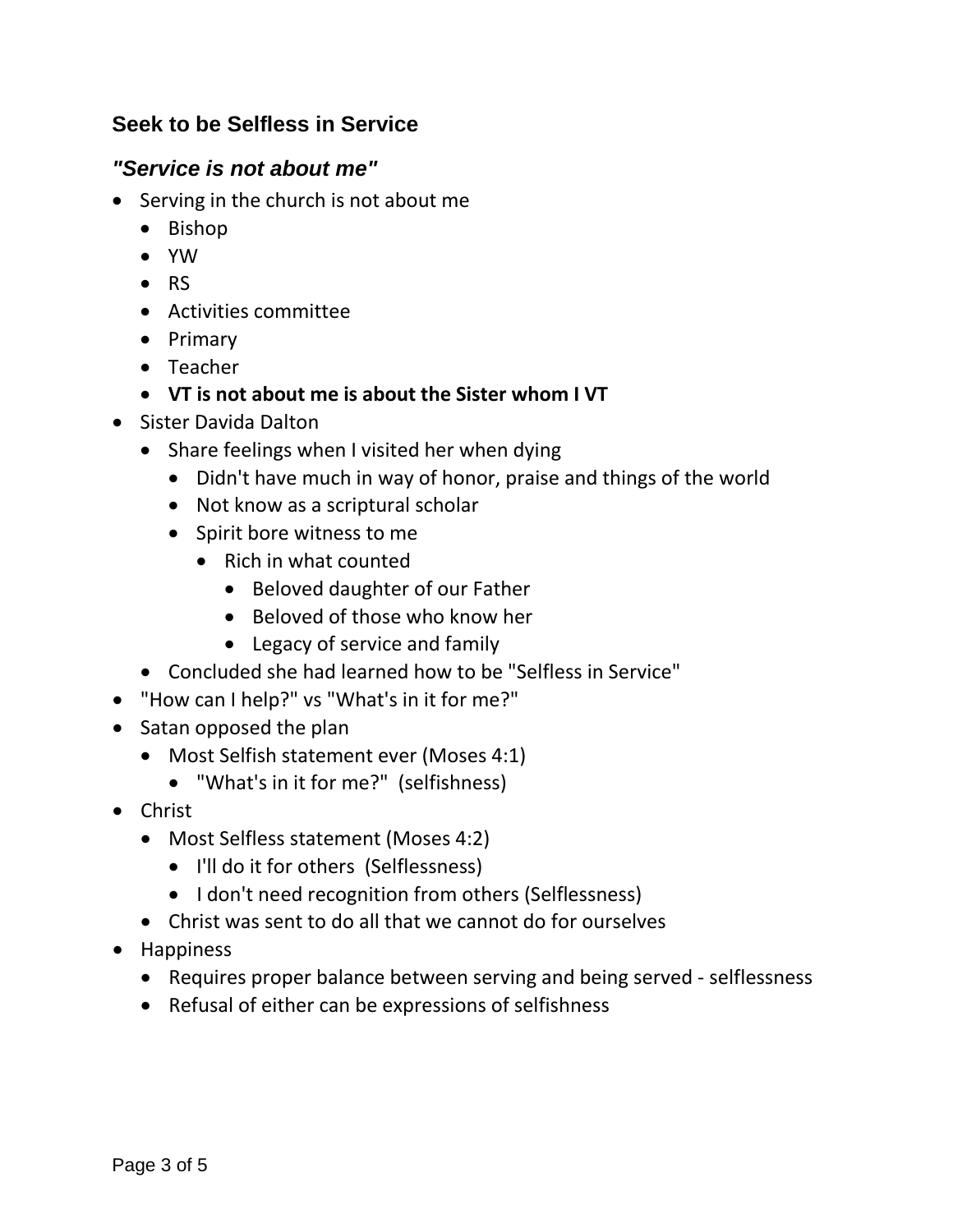## *Selfishness – opposite of Selflessness*

- Selfishness leaves us spiritually starved and malnourished
- Selfishness is sin
- Is not performing visiting teaching selfish? YES!
	- Procrastination "Selfish idleness"
		- "I'll do it later" leads to neglect of righteousness
- Can we "do" visiting teaching and be selfish? Yes!
- Selfishness may cause us to do the right things for the wrong reasons
	- There is degree's of selfishness
	- Service to others giving grudgingly
		- D&C 33:11

"For behold, if a man being evil giveth a gift, he doeth it grudgingly; wherefore it is counted unto him the same as if he had retained the gift; wherefore he is counted evil before God"

- Service giving with an eye of "what's in it for me"
	- President Steven Dalton:

<span id="page-3-0"></span>"When I ask a prospective missionary 'why do you want to go on a mission?' and when the answer is 'because I'll be a better person', I cringe mentally and I know I have a lot of work to do" (Conversation in July, 2003)